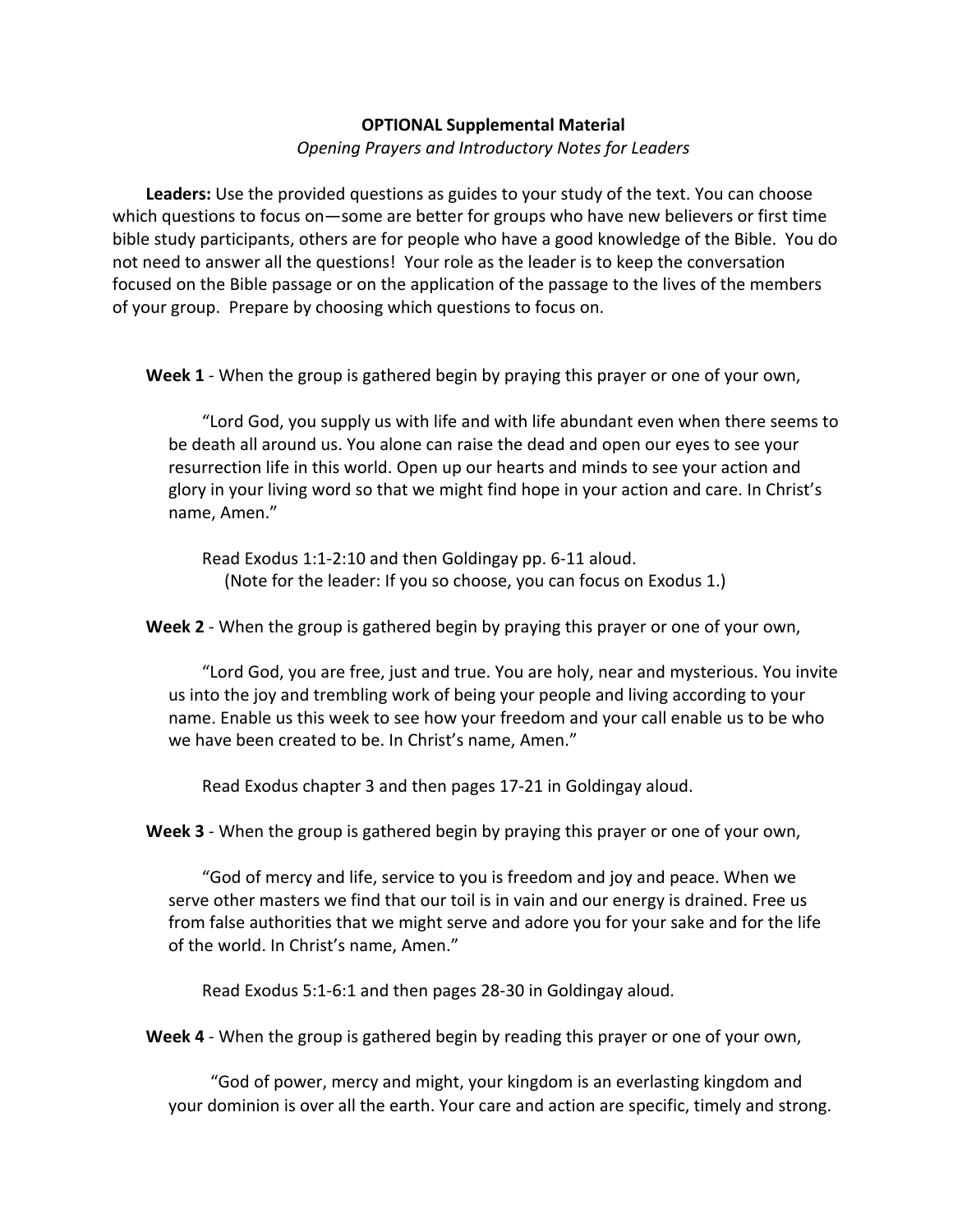Teach us how to relate to power and prayer, stubbornness and steadfastness so that we might live according to your providence and mercy. In Christ's name, Amen."

Read Exodus 8:8-32 and then Goldingay pages 37-40 aloud.

**Week 5** – When the group is gathered begin by reading this prayer or one of your own,

"Our strong and gracious God, you declared war on the gods of Egypt and delivered your people from the hand of their oppressors. You have shown us the fullness of your victory in the life, death, resurrection and ascension of Jesus Christ. Show us now how to live into your victory, your future, and your hope so that our lives might reflect your love, glory and power. In Christ's name, Amen."

Read Exodus 12:1-36 and then Goldingay 54-57 aloud.

**Week 6** - Once the group is gathered begin by reading this prayer or use one of your own.

"Lord God, you will reign forever and ever. You will fight for us and keep us close to your heart. Nothing is too hard for you and nothing moves your heart more than the suffering of your people and the sin that has marred life in this your broken and beloved world. Keep us patient, we pray, that we might boldly hope in your redemption and trust in your care and sustaining love. In Christ's name, Amen."

Read Exodus 15:1-21 and then pages 64-67 in Goldingay aloud.

**Week 7** - Once the group is gathered begin by reading this prayer or use one of your own.

"God of comfort, governance and truth, you have given us responsibilities and talents and with that comes pitfalls and pride. You have given us wisdom and truth, but these can be easier to understand and acknowledge than to practice and live. Help us to heed your voice and adjust our lives according to our human limits and in response to your care, correction and love. In Christ's name we pray, Amen."

Read Exodus 18 and then pages 72-74 aloud.

**Week 8** - Once the group is gathered begin by reading this prayer or use one of your own.

"God of freedom and love, you have liberated us from all false powers and have directed us away from paths that do not lead to you. Instead, you lead us beside quiet waters in gentleness and trust that we might serve you and live according to your ways of wholeness, joy and delight. Teach us to live into your glory and your love so that our lives together, and as individuals, might reflect the reality of your reign and the truth of your gospel. In Christ's name, Amen."